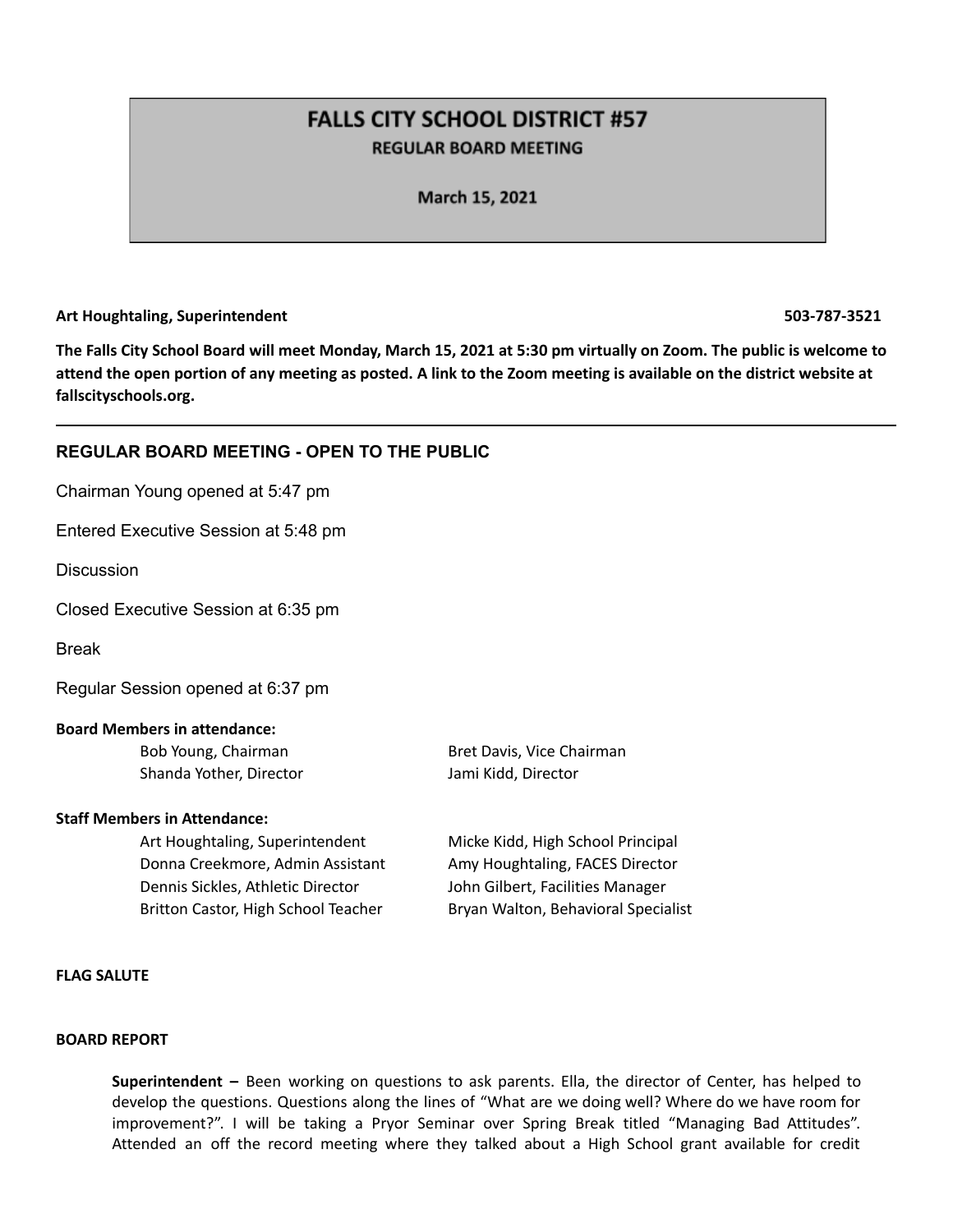recovery, it would require a 25% match from the district. We don't think this will be a problem and should be able to use ESSR funds for it. We are looking at doing a split summer school/credit recovery schedule, end of June and beginning of August. On March 19<sup>th</sup>, we will get new guidance. Spoke with someone at VLN Partnerships, to see about getting some help with our online students. We will meet again on April 16. They might be able to help with Credit Recovery too. We started doing Depart Meetings at the grade school and found that the small meeting size works better.

**High School Principal –** Transitioning and working on the logistics of having kids back in the building, which the staff are loving, is going way better than we expected. We had 29 students the first week and 25 last week. We started with the Juniors and Seniors, and will be bringing the Freshman and Sophomores back tomorrow. Conferences are coming up, which have been student led in the past, but due to the new logistical concerns, decided to forgo that format this time. We are looking at using the SIA funds for setting up a Reset Room at the High School. Spoke with Jenny Jones, who has this previous for ideas. We had a credit recovery meeting last Friday to discuss what that will look like for this summer. We are going to reach out to WOU for help, in an effort to reduce potential staff burnout. Todd Chrisitensen started the week before last, which has been a big help. We started a new student project, the Chopped Challenge. Lynn Bailey has been facilitating it, keeps get a box of random ingredients that they have to use in conjunction with their own pantry ingredients to make a dish. Been working with the Career Center, we will be targeting next years Sophomores. It would be too late for the Junior and Seniors to get certified. We will be touring the facility in April. The Career Center has been well supported and we are looking forward to working with them. We need more space.

**Business Manager:** See Report. Looks like the ending fund balance is still holding.

**Facilities Manager:** The gym RFP was finalized and Superintendent Houghtaling got it out. We had the gym walkthrough with 4 interested parties. The deadline for the electrical bid deadline is March 24<sup>th</sup>. We are moving forward. Our architect is slowing things down a bit. OSFMA has 2 modular available in North Clackamas. All maintenance staff are doing extra work. Even the gym is being auto-scrubbed sometimes 4x's a day.

**Athletic Director:** Things are going slow, but mostly positive. Football played their first game in Dallas, they were nice to let us use their field. Volleyball is still being held to 50 spectators. We had originally decided not to allow anyone in, but when we started to see that we weren't reaching capacity, we opened it up to a few. Football went from no spectators to a limited number. So, we can have some parents watching.

**FACES:** We are doing what we can. We will be proposing some Friday activity days to the principal and facilities manager soon.

**SEL (Reset Room) –** See Report. We are excited about Beam. It incorporates interactive physical activity. It should be installed on March 29<sup>th</sup>. Corrine is super excited about it, due to it's potential to be used for multiple purposes. We need to decide if the Reset Room is static before installation. **FCTA –** See Report.

# **INFORMATION & DISCUSSION ONLY**

- **1.** Strategic Goals We will be reviewing during the School Board Workshop.
- 2. Policies (2<sup>nd</sup> Review) Reviewed. What is the process for approving new policies? Who reviews them? The Superintendent reviews, makes changes and suggestions. First question asked is do we have this policy already, if we do what is different about the new policy. Then use the old policy for guidance in the new one.
- 3. Board Retreat/Workshop Scheduling/Crisis Goals Scheduled for April 17<sup>th</sup> from 10am-2pm, with lunch served.
- **4.** Superintendent Evaluation Superintendent Houghtaling will be offered a new contract. Come back to us with salary and benefit recommendations.
- **5.** Policies GCPC/GDPC(1<sup>st</sup> Read) Superintendent Houghtaling recommends the second option. Retired employees can come back, but without requirement set on pay. It would be at the district's discretion.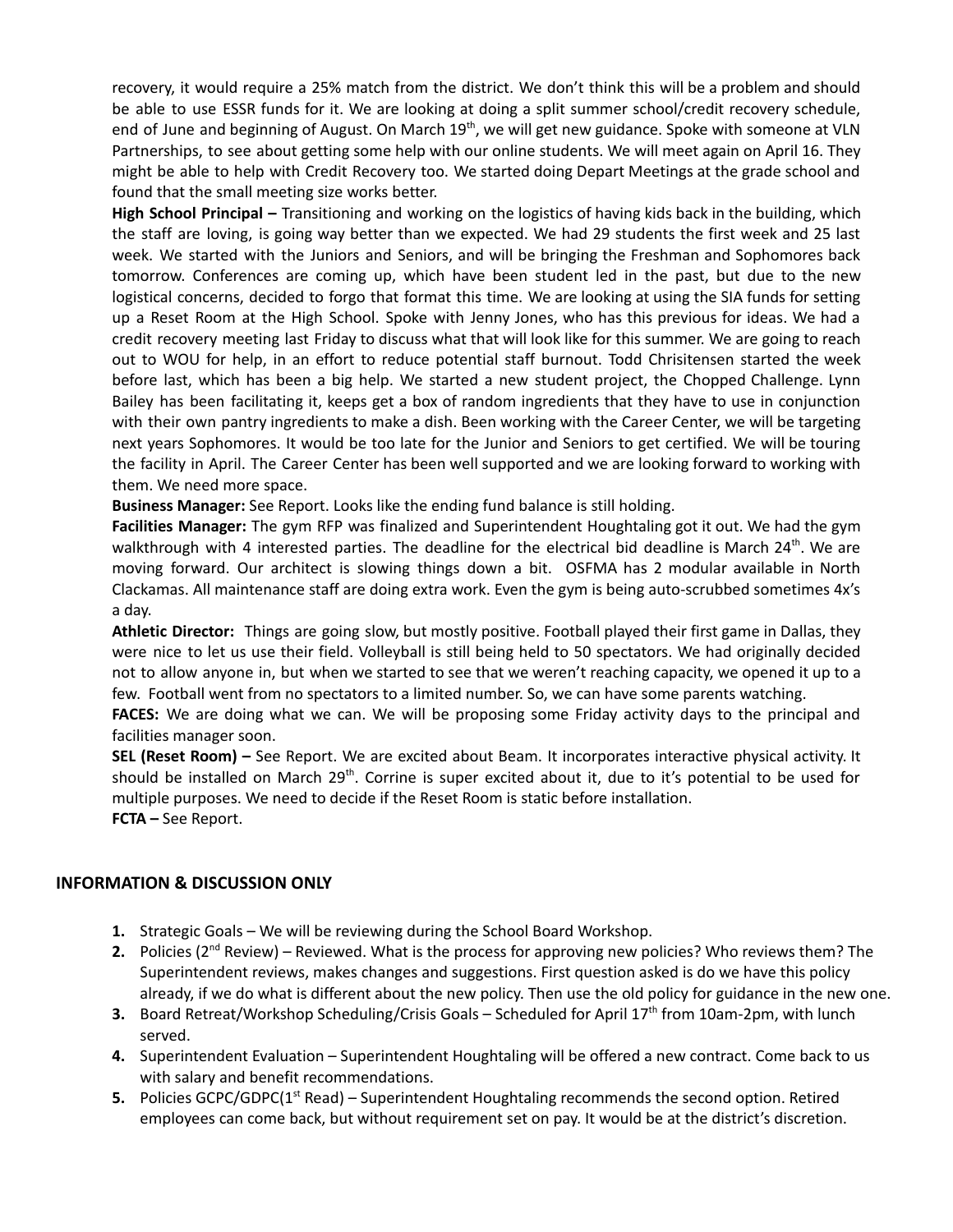- **6.** Approve Licensed Staff As you can see on the memo in the packet, we have 3 probationary teachers. My recommendation is to offer the 3, 1-year probationary contracts and the rest regular full 1 year contracts.
- **7.** Modular Quotes Spoke with Modern Building Systems is the product leader. We are looking at ideas for placement. Next to the new enclosed play structure. The South side is not an option, East side is not good, West side has room, and we could do something on the South side. Pie in the sky, we would move the middle school out there. They will need water and septic access. Can we attach to the outside of the enclosed play structure, yes, it would be best practice, but it is cost prohibitive. The cost does not include set up. There are concerns about funding, but also a need to stay relevant. The high school having a modular would be beneficial. It's possible the pre-school could move to the high school. There could be a fenced off area with a small playground. Add modular space conversation to the Board Workshop. Bring a Google Map with an overhead picture of the school.
- **8.** Softball Co-Op with Dallas School District A young lady joined the Falls City High School and asked about planning softball. The Dallas Athletic Director suggested a co-op and the OSAA said they would be open to it. This would need board approval.
- **9.** Building Name Change Our Facilities Manager, John Gilbert, spoke with Cory at Salem Sign. They will be coming out to take a look and pictures, to create a quote on new signage.
- **10.** Elementary Enclosed Play Structure Update covered in the Facilities Manager report.

# **ACTION ITEMS**

# **1. Approve Consent Agenda**

- February 22, 2021 Regular Board Meeting Minutes
- February 2021 Disbursements
	- Accounts Payable: Check numbers 5527 5588 in the amount of \$113,112.27.
	- Payroll Expenses: Checks and Direct Deposits in the amount of \$252,599.97.

*Motion made by Director Kidd. Seconded by Vice Chairman Davis. Vote: All ayes. Director Sickles - Absent*

# **2. Approve Policies ACB, IJ, IKFB, JB, JFCM, LBE, LBEA as presented.**

*Motion made by Vice Chairman Davis. Seconded by Director Davis. Vote: All ayes. Director Sickles - Absent*

# **3. Approve Licensed Staff**

*Motion made by Director Yother. Seconded by Director Kidd.* Discussion – Make sure issues with staff are documented and placed in their file. *Vote: All ayes. Director Sickles - Absent*

# **4. Approve Softball Co-Op with Dallas School District**

*Motion made by Director Yother. Seconded by Vice Chairman Davis. Vote: All ayes. Director Sickles - Absent*

# **5. Superintendent Offered a 1 Year Contract with Negotiations to Follow**